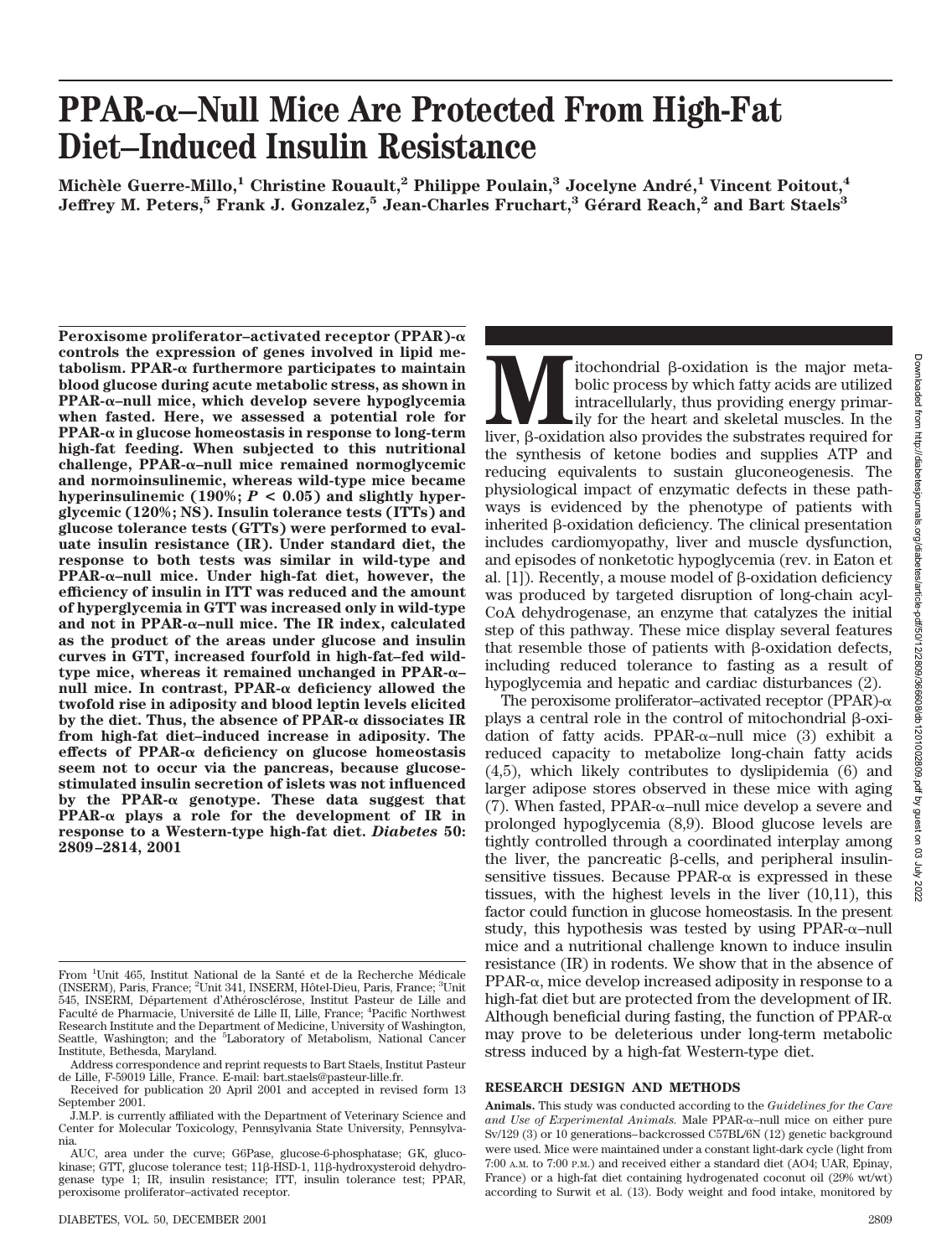weighing special gridded metal food containers at regular intervals, were recorded throughout the feeding period. Two independent series of experiments were conducted, one with C57BL/6N mice for 16 weeks and one with Sv/129 mice for 22 weeks of high-fat feeding. Mice were 2 months old at the beginning of the feeding period. Except when glucose tolerance tests (GTTs) or insulin tolerance tests (ITTs) were performed, food was removed 4 h before the mice were killed, between 10:00 and 12:00 A.M. Blood was obtained from the orbital sinus. Serum was separated and stored at  $-20^{\circ}$ C. Tissues were dissected, weighed, frozen in liquid nitrogen, and stored at  $-80^{\circ}$ C until further use.

**GTT.** Food was removed for 2 h before the mice were lightly anesthetized with halothane between 9:00 and 10:00 A.M. Glucose (1 g/kg) was administered by intraperitoneal injection, and blood samples were collected from the orbital sinus at various times after the glucose load, as indicated. Plasma glucose was immediately determined on a glucose Analyzer II (Beckman Instruments, Fullerton, CA). The areas under the curves (AUCs) were determined with GraphPad Prism software. The product of glucose and insulin AUCs was taken as an IR index, as described by Mukherjee et al. (14). Mice on the Sv/129 genetic background, fed either the standard or high-fat diet as described above, were used. Wild-type and PPAR- $\alpha$ -null mice were submitted to concurrent GTT.

**ITT.** Food was removed for 2 h before the mice were lightly anesthetized with halothane, between 9:00 and 10:00 A.M. Insulin (Endopancrine, 0.01 units/ mouse) was administered by intraperitoneal injection, and blood samples were collected from the orbital sinus at the time points indicated. Plasma glucose was immediately determined as above. Mice on the Sv/129 genetic background, fed either the standard or high-fat diet as described above, were used. Wild-type and PPAR- $\alpha$ -null mice were submitted to concurrent ITT.

**Islet isolation and static incubations.** Pancreas was obtained from C57/ BL6N mice fed either the standard or high-fat diet as described above. After pancreas digestion by intraductal injection of collagenase, isolated islets were purified by double-hand picking, as described previously (15). After two washes of 15 min at 37°C in Krebs buffer containing 2.8 mmol/l glucose, islets were incubated for 60 min in the presence of 2.8 or 16.7 mmol/l glucose. Each incubation tube contained five islets, and each condition was run at least in triplicate. Preliminary experiments showed that the genetic background (Sv/129 versus C57BL/6N) did not influence the rate of insulin secretion in isolated islets. Islets from wild-type and  $PPAR-\alpha$ -null mice were studied in concurrent incubations.

**Serum assays.** Except for GTT and ITT, glucose concentrations were measured using the glucose oxidase method. Insulin concentrations were determined with a radioimmunoassay kit (SB INS 15; CIS Bio International, Gif sur Yvette, France) with rat insulin standards. Leptin was measured using the rat Linco radioimmunoassay kit (St. Charles, MO), as described by the manufacturer.

**Statistical analysis.** Data are shown as means  $\pm$  SE. Comparison between groups was performed by Student's *t* test. Two-way analysis of variance was performed to compare glucose curves in ITT. A difference at  $P < 0.05$  was considered statistically significant.

#### **RESULTS**

**PPAR-–null mice are protected from high-fat diet– induced hyperinsulinemia.** To evaluate a potential role for PPAR- $\alpha$  in modulating diet-induced IR, Sv/129 wild $type$  and  $PPAR-\alpha$ -null mice were fed a diet enriched with hydrogenated coconut oil for several weeks. Plasma glucose and insulin levels were measured at the end of the feeding period. As expected, a twofold increase in insulin levels, accompanied by a moderate increase in plasma glucose, was induced in response to this nutritional challenge in wild-type mice (Fig.  $1$ ). Surprisingly, PPAR- $\alpha$ –null mice remained normoinsulinemic. Moreover, their plasma glucose was not increased but rather tended to be lower than in mice that were fed a standard diet. These observations were confirmed in a second series of experiments, in which wild-type and  $PPAR-\alpha$ -null mice on the C57BL/6N genetic background were submitted to high-fat feeding. A similar pattern of diet-induced changes occurred, demonstrating increased insulin levels in wild-type but not in PPAR- $\alpha$ -null mice, and no major alteration of plasma glucose in either genotype (Table 1). Moreover, Wild-type mice

# $PPAR\alpha$ -null mice



**FIG. 1. Effect of high-fat feeding on plasma glucose and insulin. Plasma glucose and insulin concentrations were measured in blood obtained from the orbital sinus of mice that had been food-deprived for 4 h. Wild-type and PPAR-–null Sv/129 mice were fed either standard diet**  $(\Box; n = 8 \text{ per genotype})$  or high-fat diet  $(\blacksquare; n = 8 \text{ per genotype})$  for 22 weeks. Data represent mean  $\pm$  SE.  $^*P$  < 0.01 versus standard diet.

preliminary data indicate that this feature also occurs in C57BL/6N female mice (data not shown). Thus, the absence of functional PPAR- $\alpha$  seems to protect the mice from high-fat diet–induced hyperinsulinemia.

 $PPAR-\alpha$  deficiency did not preclude the marked enhancement of adipose tissue mass (Table 1) and circulating leptin (Fig. 2), which occurred in both strains in response to increased dietary fat. In mice on the Sv/129 genetic background, liver weight also increased, and this  $effect$  was more pronounced in PPAR- $\alpha$ -null mice (Table 1). Body weight was slightly increased in both strains, reaching statistical significance in wild-type mice only. In fitting with the known effect of high-fat feeding on food intake in rodents, these changes occurred despite similar caloric intake, independent of the PPAR- $\alpha$  genotype.

**PPAR-–null mice are protected from high-fat diet– induced IR.** Diet-induced hyperinsulinemia is usually considered as a compensatory response to the development of IR. To evaluate more directly whether IR developed, intraperitoneal ITT and GTT were performed in  $Sv/129$  wild-type and PPAR- $\alpha$ -null mice. Glucose and insulin response curves were not statistically different between PPAR- $\alpha$ –null and wild-type mice that were fed a standard diet (Figs. 3 and 4). By contrast, wild-type mice exhibited a reduced hypoglycemic response to insulin (Fig. 3) and increased amounts of hyperglycemia and insulin release in response to glucose load (Fig. 4) by the end of the high-fat feeding period. None of these effects was apparent in PPAR- $\alpha$ -null mice. Calculating the product of the areas under glucose and insulin curves obtained in GTT (IR index) allowed demonstration that high-fat feeding induced a fourfold increase in the IR index of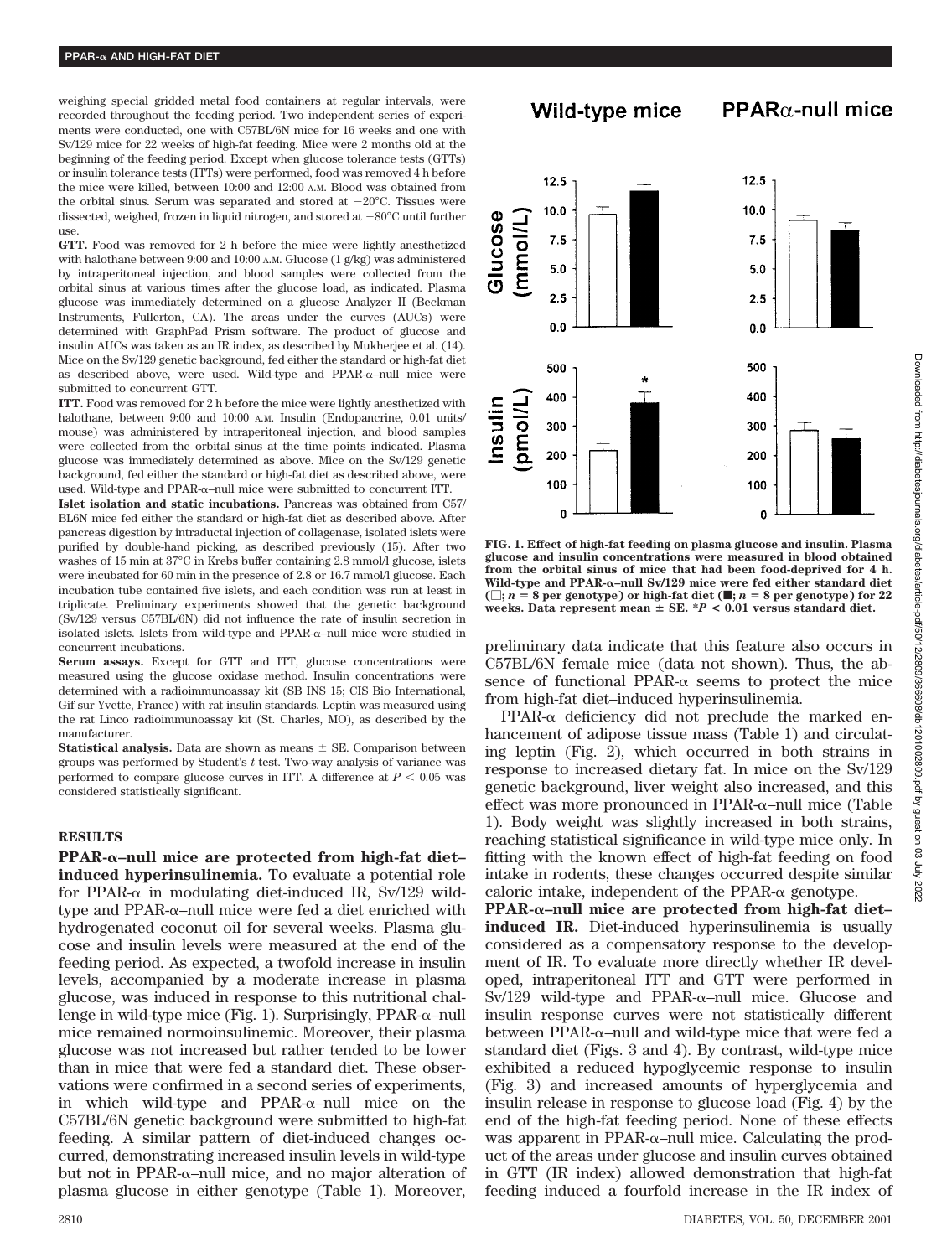### TABLE 1

Effect of long-term high-fat feeding in wild-type and  $PPAR-\alpha$ -null mice on two genetic backgrounds

|                                                                   | C57BL/6N mice                    |                                                                      |                                    |                                      | $Sv/129$ mice                      |                                        |                                    |                                      |
|-------------------------------------------------------------------|----------------------------------|----------------------------------------------------------------------|------------------------------------|--------------------------------------|------------------------------------|----------------------------------------|------------------------------------|--------------------------------------|
|                                                                   | Wild-type                        |                                                                      | $PPAR-\alpha$ -null                |                                      | Wild-type                          |                                        | $PPAR-\alpha$ -null                |                                      |
|                                                                   | Standard<br>diet<br>$(n = 6)$    | High-fat<br>diet<br>$(n = 6)$                                        | Standard<br>diet<br>$(n = 6)$      | High-fat<br>diet<br>$(n = 6)$        | Standard<br>diet<br>$(n = 8)$      | High-fat<br>diet<br>$(n = 8)$          | Standard<br>diet<br>$(n = 8)$      | High-fat<br>diet<br>$(n = 8)$        |
| Food intake $(kcal \cdot kg^{-1})$<br>$\cdot$ day <sup>-1</sup> ) | $465 \pm 28.5$                   | $511 \pm 15.2$                                                       | $506 \pm 21.0$                     | $560 \pm 28.9$                       | $383 \pm 7.35$                     | $414 \pm 13.3$                         | $369 \pm 11.6$                     | $386 \pm 22.4$                       |
| Body weight $(g)$                                                 |                                  | $32.7 \pm 0.95$ $38.0 \pm 1.37$                                      | $30.8 \pm 0.94$ $32.4 \pm 0.78$    |                                      | $27.1 \pm 0.80$                    | $34.5 \pm 1.28$ †                      | $29.6 \pm 0.70$                    | $33.1 \pm 0.90$                      |
| Liver weight $(g)$<br>Adiposity index <sup>*</sup> $(\%)$         |                                  | $1.46 \pm 0.12$ $1.44 \pm 0.10$<br>$1.60 \pm 0.33$ $3.58 \pm 0.34$ † | $1.50 \pm 0.07$<br>$1.71 \pm 0.25$ | $1.48 \pm 0.11$<br>$3.74 \pm 0.40^+$ | $1.00 \pm 0.03$<br>$2.94 \pm 0.23$ | $1.26 \pm 0.05$ †<br>$6.34 \pm 0.78$ † | $1.26 \pm 0.08$<br>$3.42 \pm 0.36$ | $1.95 \pm 0.10^+$<br>$5.93 \pm 0.52$ |
| Plasma glucose (mmol/l)<br>Plasma insulin (pmol/l)                | $9.8 \pm 0.67$<br>$209 \pm 21.3$ | $11.5 \pm 0.75$<br>$398 \pm 50.1$ †                                  | $10.6 \pm 0.72$<br>$189 \pm 31.8$  | $9.3 \pm 0.42$<br>$225 \pm 30.2$     | $9.6 \pm 0.56$<br>$215 \pm 23.9$   | $11.6 \pm 0.58$<br>$378 \pm 38.8$ †    | $9.1 \pm 0.41$<br>$284 \pm 26.9$   | $8.2 \pm 0.65$<br>$256 \pm 32.3$     |

Data are means  $\pm$  SE. Mice on the C 57BL/6N genetic background were fed the high-fat diet for 16 weeks. Mice on the Sv/129 genetic background were fed the high-fat diet for 22 weeks. \*Adiposity index was the ratio of epididymal adipose tissue to body weight for C57BL/6N mice and the ratio of epididymal  $+$  inguinal adipose tissue to body weight for Sv/129 mice.  $\dagger P < 0.05$  versus standard diet.

wild-type mice, whereas no change was observed in PPAR- $\alpha$ -null mice (Table 2). Moreover, individual IR index increased with the degree of adiposity in wild-type  $(r^2 =$ 0.63;  $P < 0.05$ ) but not PPAR- $\alpha$ -null mice (data not shown). Thus, in the absence of  $PPAR-\alpha$ , high-fat feeding does not seem to induce IR.

**Islets from PPAR-–null mice exhibit normal insulin**  $\textbf{secretion.}$  We next tested whether the absence of PPAR- $\alpha$ could alter pancreatic  $\beta$ -cell function, by assessing insulin release in static incubations of islets isolated from  $C57BL/6N$  wild-type or PPAR- $\alpha$ -null mice. In mice that were fed a standard diet, equal amounts of insulin were secreted at low glucose concentration in both groups, and a similar increase in response to stimulatory glucose occurred, regardless of the PPAR- $\alpha$  genotype (Fig. 5). Moreover, glucose-stimulated insulin secretion potentiated by palmitate, 3-isobutyl 1-methylxanthine, or carbachol was not altered in the absence of  $PPAR-\alpha$  (data not shown). In response to high-fat feeding, insulin release from wild-type islets tended to increase at low glucose and remained normal at high glucose concentration. In highfat–fed PPAR-α–null mice, neither basal nor glucose-stimulated insulin secretion was affected as compared with mice that were fed a standard diet.



**FIG. 2. Relationship between leptin and adipose tissue weight. Plasma leptin was plotted against the epididymal adipose tissue weight for wild-type (triangles) and PPAR-–null (circles) Sv/129 and C57BL/6 mice, fed either standard diet (open symbols) or high-fat diet (closed symbols).**

## **DISCUSSION**

The present study, coupled with previous observations  $(8,9)$ , reveals an unexpected role of PPAR- $\alpha$  in glucose homeostasis. Indeed,  $\text{PPAR-}\alpha\text{-null}$  mice display abnormal systemic glucose metabolism in response to both shortterm (8,9) and long-term (this study) nutritional challenges. In fasted conditions, PPAR-α–null mice develop severe hypoglycemia, suggesting that  $PPAR-\alpha$  function is crucial to maintain blood glucose during fasting. Our data suggest that  $PPAR-\alpha$  is involved in the alterations of glucose metabolism induced by high-fat feeding, which lead eventually to hyperglycemia and hyperinsulinemia. Thus, although this receptor can have a beneficial effect during fasting, PPAR- $\alpha$  seems to provoke potentially deleterious changes in glucose homeostasis after long-term high-fat feeding.

 $PPAR-\alpha$ -deficiency did not alter systemic glucose and insulin levels or insulin sensitivity in response to standard diet feeding, as assessed by ITT and GTT. Consistent with these observations, normal glucose clearance in response to  $intraperitoneal glucose load has been reported in PPAR- $\alpha$ –$ 

**Chow diet** 



**FIG. 3. Effect of high-fat feeding on ITT. Intraperitoneal ITTs were performed in Sv/129 wild-type (○) and PPAR-α-null (●) mice fed either standard or high-fat diet for 22 weeks. Data are expressed relative to time 0 and represent the means SE of seven independent tests. Response curves were compared by two-way analysis of variance. The diet effect was statistically significant (***P* **< 0.01) in wild-type mice. The genotype effect was statistically significant (***P* **< 0.05) in high-fat–fed mice.**

High fat diet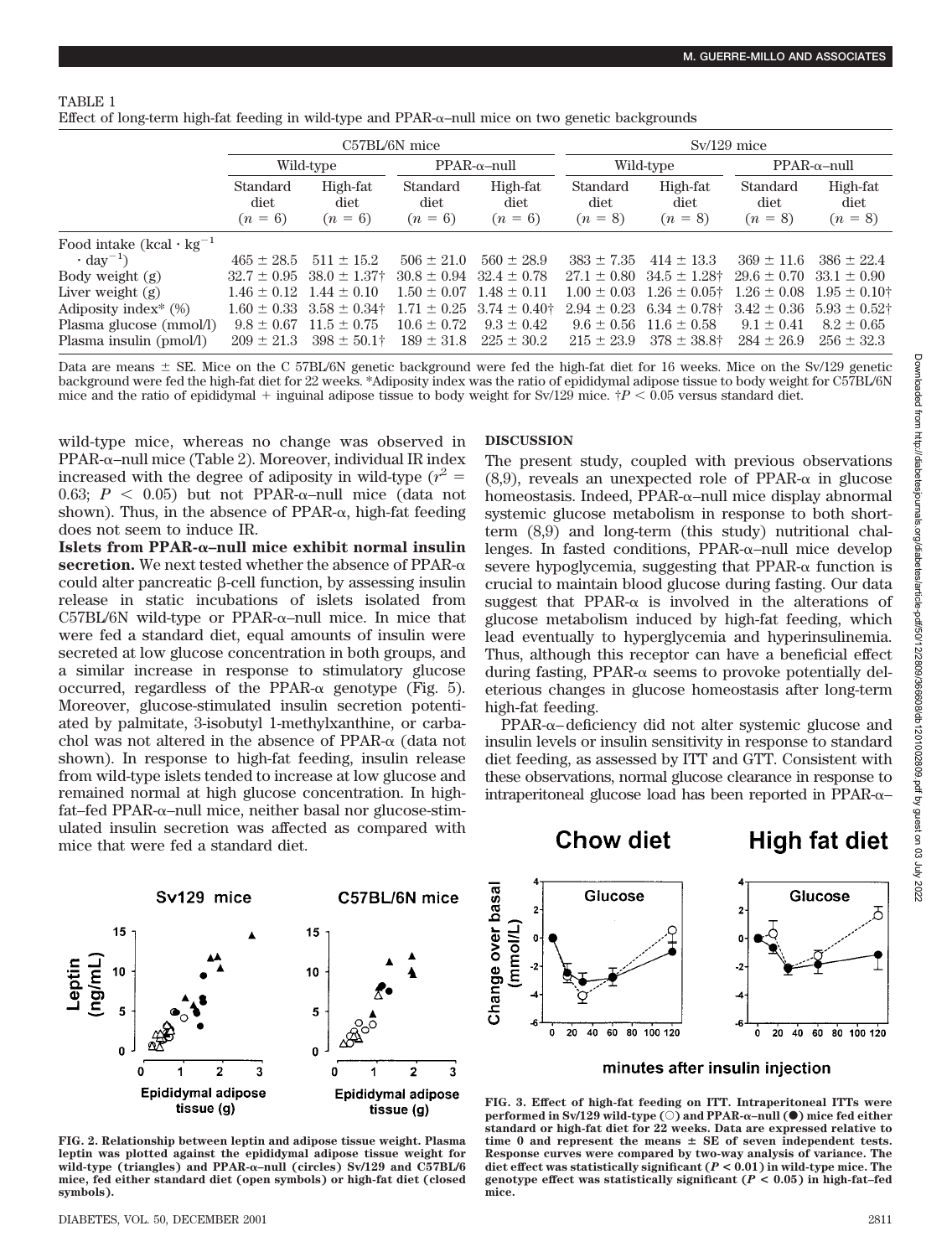Change over basal

Change over basal

(pmol/L)

mmol/L)

# **Chow diet**



**High fat diet** 

minutes after insulin injection

**FIG. 4. Effect of high-fat feeding on GTT. Intraperitoneal GTTs were performed in Sv/129 wild-type**  $(\circ)$  **and PPAR-** $\alpha$ **–null (** $\bullet$ **) mice fed either standard or high-fat diet for 22 weeks. Data are expressed as changes** relative to time  $0$  and represent the means  $\pm$  SE of five independent **tests.**

null mice (8). However, a PPAR-α-dependent alteration of glucose homeostasis was observed in response to the high-fat diet. Indeed, in agreement with changes in plasma glucose and insulin levels, ITT and GTT suggested a phenotype of IR in wild-type mice, which was absent in  $PPAR-\alpha$ -null mice. These observations suggest a role for  $PPAR-\alpha$  in the control of peripheral glucose utilization in response to dietary fat. This nuclear receptor is expressed in muscles and brown adipose tissue, which are major sites of insulin-sensitive glucose utilization. According to Randle et al. (16), increased fatty acid oxidation inhibits insulin-stimulated glucose uptake. The absence of  $PPAR-\alpha$ , by reducing the rate of fatty acid oxidation, would favor glucose utilization in these tissues, despite lower glucose availability as in high-fat–fed mice. Shulman (17) recently suggested that intracellular fatty acid metabolite(s) could alter insulin signaling. If such a mechanism is involved in diet-induced IR, then our observations suggest that the potential mediator(s) derives from PPAR- $\alpha$ dependent pathways. The PPAR- $\alpha$ -null mice could help to

# TABLE 2



 $PPAR\alpha$ -null islets

Wild-type islets

**FIG. 5. Insulin secretion in isolated islets. Insulin secretion was measured in static incubations of isolated islets from wild-type and PPAR-–null mice on the C57BL/6N genetic background fed standard**  $\text{dist}(\Box)$  or high-fat diet  $(\blacksquare)$  for 16 weeks. Data are the means  $\pm$  SE of **three (high-fat diet) and five (standard diet) separate incubations.**

elucidate the molecular link between fatty acid metabolism and insulin signaling.

In line with our observations, a recent study reported that PPAR- $\alpha$  expression is increased in the liver of highfat–fed rats, potentially as an adaptive response to attenuate liver steatosis (18). Our present data suggest that this might also result in the activation of metabolic pathways leading to IR. For example, increased glucose production from enhanced gluconeogenesis that is stimulated by increased fatty acid oxidation (19) could be dependent on  $a$  functional PPAR- $\alpha$ . It is interesting that when this article was under review, Tordjman et al. (20) reported that insulin was more efficient to suppress endogenous hepatic glucose production in the absence of  $PPAR-\alpha$  in Western diet–fed apolipoprotein E–null mice. Although not studied here, it is likely that a similar mechanism is operative under the experimental conditions of our study.

The present study did not reveal major alterations of insulin secretion in islets isolated from  $PPAR-\alpha$ -null mice, regardless of the diet. These observations are surprising because decreased fatty acid oxidation (as a result of the  $ab$ sence of PPAR- $\alpha$ ) and, in turn, fat overload are likely to occur in these islets. On a long-term basis, increased lipid content results in high basal secretion and decreased insulin response to glucose. This feature is prominent in islets of obese prediabetic *fa/fa* ZDF rats (11) and in INS-1  $\beta$ -cells that are exposed long-term to high glucose (21). Moreover, both conditions are associated with a marked downregulation of PPAR- $\alpha$  expression. It is interesting that the PPAR- $\gamma$  ligand troglitazone reverses the secretory

| J<br>I.<br>֧֦֧֦֧֦֧֦֧֦֧֦֧֧֦֧֦֧֦֧֞֝֝֜֜֓֕֓֝<br>֧֧֧֧֖֖֧֧֦֧֦֧֦֧֦֧ׅ֧֧ׅ֧֦֧֦֧֦֧֦֧֦֧֦֧֦֧֦֧֦֧֚֚֚֚֚֚֚֚֚֚֚֚֝֘֩֩֘֝֓֘֝֬֓֘֜֓֜֜ |
|-----------------------------------------------------------------------------------------------------------------|
| $\frac{1}{2}$<br>į                                                                                              |
| í<br>$\frac{1}{2}$ is a contract of $\frac{1}{2}$<br>in a c                                                     |
| トラウム<br>sns                                                                                                     |

| Effect of high-fat feeding on IR index     |                            |                            |                            |                            |  |  |  |  |  |  |
|--------------------------------------------|----------------------------|----------------------------|----------------------------|----------------------------|--|--|--|--|--|--|
|                                            |                            | Wild-type                  | $PPAR-\alpha$ -null        |                            |  |  |  |  |  |  |
|                                            | Standard diet<br>$(n = 5)$ | High-fat diet<br>$(n = 5)$ | Standard diet<br>$(n = 6)$ | High-fat diet<br>$(n = 5)$ |  |  |  |  |  |  |
| AUC glucose $(mg/dl \cdot 2 h)$            | $115 \pm 15$               | $296 \pm 78*$              | $106 \pm 16$               | $128 + 27$                 |  |  |  |  |  |  |
| AUC insulin $(ng/dl \cdot 2 h)$            | $17.3 \pm 3.1$             | $27.6 \pm 2.7^*$           | $23.2 \pm 6.3$             | $12.8 \pm 2.5$             |  |  |  |  |  |  |
| IR Index (AUC glucose $\cdot$ AUC insulin) | $1,970 \pm 413$            | $8,400 \pm 2,790*$         | $2,490 \pm 730$            | $1.680 \pm 548$            |  |  |  |  |  |  |

Data are means  $\pm$  SE. Areas under the insulin and glucose curves were calculated from the data shown in Fig. 4. The IR index is the product of glucose and insulin AUCs.  $P < 0.05$  versus standard diet.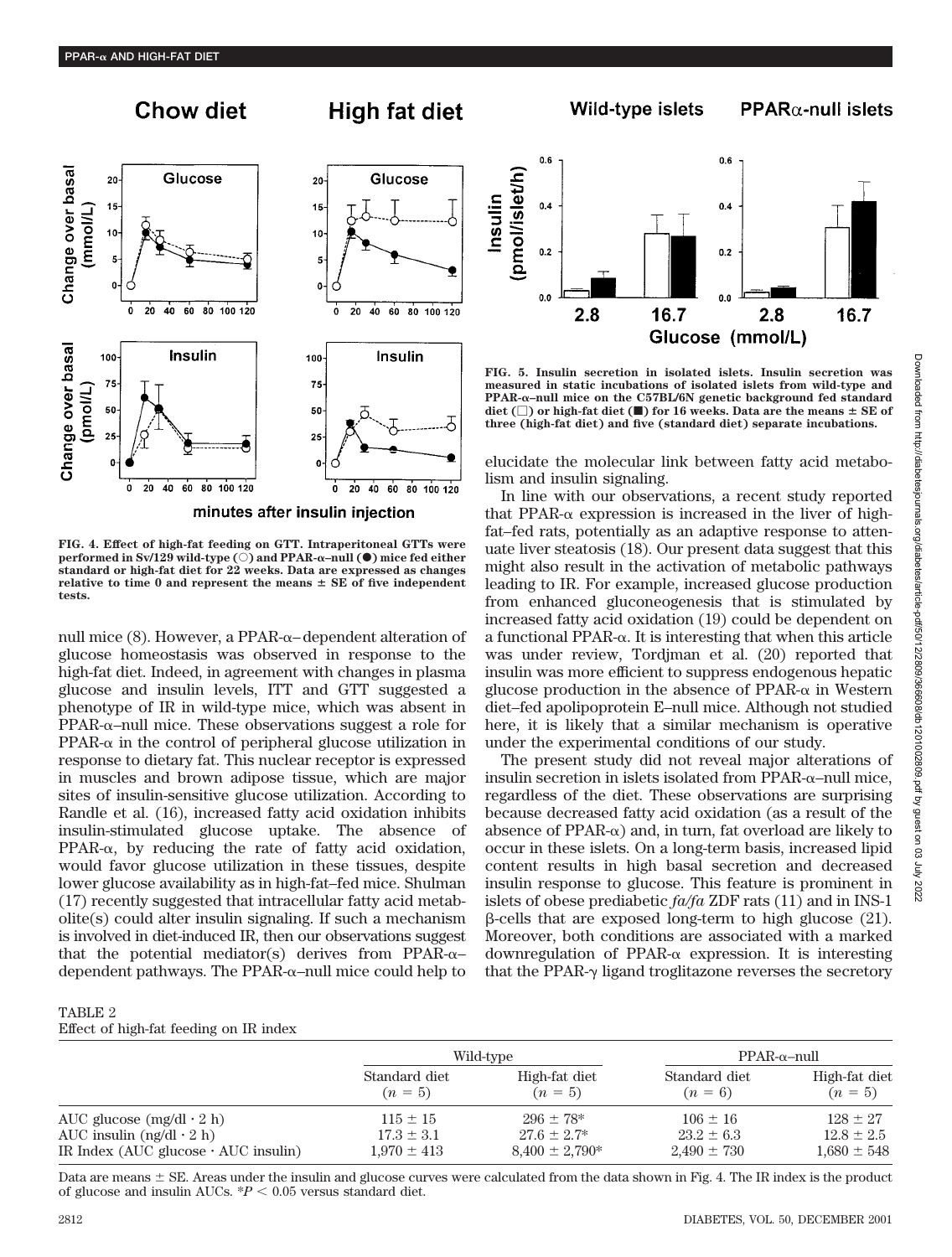and lipid alterations of the  $\beta$ -cells in ZDF rats (22). This raises the hypothesis of a compensatory increase in PPAR- $\gamma$  in PPAR- $\alpha$ -null islets, which might lower fat content and reduce the deleterious effects of PPAR- $\alpha$ deficiency on insulin release. In support of this idea,  $PPAR-\gamma$  mRNA is increased in the liver of  $PPAR-\alpha$ -null mice  $(7,23)$ . Nevertheless, the efficiency of PPAR- $\gamma$  to compensate for the absence of  $PPAR-\alpha$  is likely to depend on several factors, including level of expression and cellular environment in a given tissue.

Increasing dietary fat in rodents enhances adiposity and results in elevated plasma leptin levels (13,18,24,25).  $PPAR-\alpha$ -null mice exhibit the expected phenotype irrespective of the Sv/129 or C57BL/6 genetic background. This indicates that *lep* gene regulation is not influenced by  $PPAR-\alpha$  signaling, in agreement with previous observations  $(26,27)$ . Thus, PPAR- $\alpha$ -null mice define a model for diet-induced obesity uncoupled from IR. Resistin is a newly discovered adipose protein that could represent a molecular link between increased adipose tissue mass and IR (28). PPAR- $\alpha$ –null mice may prove to be highly suitable to test whether altered release and/or action of resistin accounts for the lack of IR despite increased adipose tissue mass. Because resistin is primarily, if not exclusively, expressed in white adipose tissue, a direct transcriptional effect of PPAR- $\alpha$  is unlikely.

Similar phenotypes, in which IR dissociates from increased adiposity, have been described in some models of transgenic mice, including mice deficient in  $11\beta$ -hydroxysteroid dehydrogenase type  $1(11\beta$ -HSD-1) (29). This enzyme is involved in the conversion of glucocorticoids from inactive to active form, notably in the liver. As a result of intrahepatic glucocorticoid deficiency, 11ß-HSD-1-null mice fail to activate gluconeogenic enzymes under starvation. Although not demonstrated directly, it is likely that the gluconeogenic flux remains low in response to high-fat feeding. In turn, this would reduce hepatic glucose output and attenuate the diet-induced rise in glycemia. To test whether this feature might occur in  $PPAR-\alpha$ -null mice, we measured 11 $\beta$ -HSD-1 mRNA in the livers of Sv/129  $PPAR-\alpha$ -null and wild-type mice. No change in 11 $\beta$ -HSD-1 gene expression was detected with any PPAR- $\alpha$  genotype or diet (data not shown). Nevertheless, a low rate of glucone ogenesis, as a result of fatty acid  $\beta$ -oxidation deficiency in PPAR- $\alpha$ -null mice, might account for similarities with the phenotype of mice deficient in  $11\beta$ -HSD-1. Recently, mice expressing one extra copy of the glucokinase (GK) gene were also reported to be resistant to the development of diet-induced type 2 diabetes (30). In this model, supplementation of GK expression maintained a high GK–to–glucose-6-phosphatase (G6Pase) ratio in liver. By favoring glucose uptake, this could reduce the net hepatic glucose output, thereby reducing hyperglycemia. To our knowledge, whether  $PPAR-\alpha$  exerts a direct or indirect transcriptional activation of GK is unknown. Data presented in an abstract form indicate that hepatic expression of sterol regulatory element binding protein 1 is very low in PPAR- $\alpha$ -null mice (31). Because this factor is known to control GK expression (32), increased GK activity in these mice is unlikely. However, Aoyama et al. (4) previously showed that G6Pase activity is not altered by  $PPAR-\alpha$  deficiency. Even if the GK/G6Pase ratio is not

increased, this does not exclude the possibility of reduced net hepatic glucose output in  $PPAR-\alpha$ -null mice as a result of a low rate of gluconeogenesis. Altogether, these observations raise the hypothesis that the lack of diet-induced IR in these three models relies on reduced liver glucose output, although through different mechanisms.

The targeted mutation of the adipose fatty acid binding protein aP2 results in uncoupling obesity from IR in the context of both high-fat feeding (33) and extreme obesity (34). Although not expressed in the same tissues, aP2 and  $PPAR-\alpha$  participate in a similar metabolic pathway of intracellular fatty acid metabolism. This suggests that the integrity of this pathway is critical for the development of IR in obesity, although the mechanisms involved might differ depending on the tissue.

A fourth model of transgenic mice, heterozygous PPAR- $\gamma$  mice, display refractoriness to high-fat diet-induced IR (35). However, in contrast to the models described above, these mice exhibit a reduction in food intake and do not develop obesity. This has been attributed to a partial release of the suppressive effect of  $PPAR-\gamma$  on leptin gene expression, resulting in higher plasma leptin levels, despite lower adipose tissue mass. In this model, the more insulin-sensitive phenotype of heterozygous PPAR- $\gamma$  compared with wild-type mice has been ascribed to a lack of adipocyte hypertrophy under high-fat  $\det$ , a feature that does not occur in the PPAR- $\alpha$ -deficient mice and that might directly rely on low resistin release.

In conclusion, our observations suggest that  $PPAR-\alpha$ participates in glucose homeostasis. Such a role of  $PPAR-\alpha$  might be physiologically relevant to avoid hypoglycemia under states of acute metabolic stress, such as fasting and exercise. However, under long-term metabolic stress, such as high-fat feeding, this function might become health-threatening by allowing the development of IR.

## **ACKNOWLEDGMENTS**

This work was supported by grants from the Région Nord-Pas de Calais/FEDER and INSERM and Institut Pasteur de Lille. We thank Folkert Kuipers, Nik Morton, Jonathan Seckl, and Pascal Ferré for scientific discussions. We acknowledge Bruno Derudas for expert technical assistance.

### **REFERENCES**

- 1. Eaton S, Bartlett K, Pourfarzam M: Mammalian mitochondrial betaoxidation. *Biochem J* 320:345–357, 1996
- 2. Kurtz DM, Rinaldo P, Rhead WJ, Tian L, Millington DS, Vockley J, Hamm DA, Brix AE, Lindsey JR, Pinkert CA, O'Brien WE, Wood PA: Targeted disruption of mouse long-chain acyl-CoA dehydrogenase gene reveals crucial roles for fatty acid oxidation. *Proc Natl Acad Sci USA* 95:15592– 15597, 1998
- 3. Lee SS, Pineau T, Drago J, Lee EJ, Owens JW, Kroetz DL, Fernandez-Salguero PM, Westphal H, Gonzalez FJ: Targeted disruption of the alpha isoform of the peroxisome proliferator-activated receptor gene in mice results in abolishment of the pleiotropic effects of peroxisome proliferators. *Mol Cell Biol* 15:3012–3022, 1995
- 4. Aoyama T, Peters JM, Iritani N, Nakajima T, Furihata K, Hashimoto T, Gonzalez FJ: Altered constitutive expression of fatty acid-metabolizing enzymes in mice lacking the peroxisome proliferator-activated receptor alpha (PPARα). *J Biol Chem* 273:5678-5684, 1998
- 5. Djouadi F, Weinheimer CJ, Saffitz JE, Pitchford C, Bastin J, Gonzalez FJ, Kelly DP: A gender-related defect in lipid metabolism and glucose homeostasis in peroxisome proliferator-activated receptor alpha-deficient mice. *J Clin Invest* 102:1083–1091, 1998